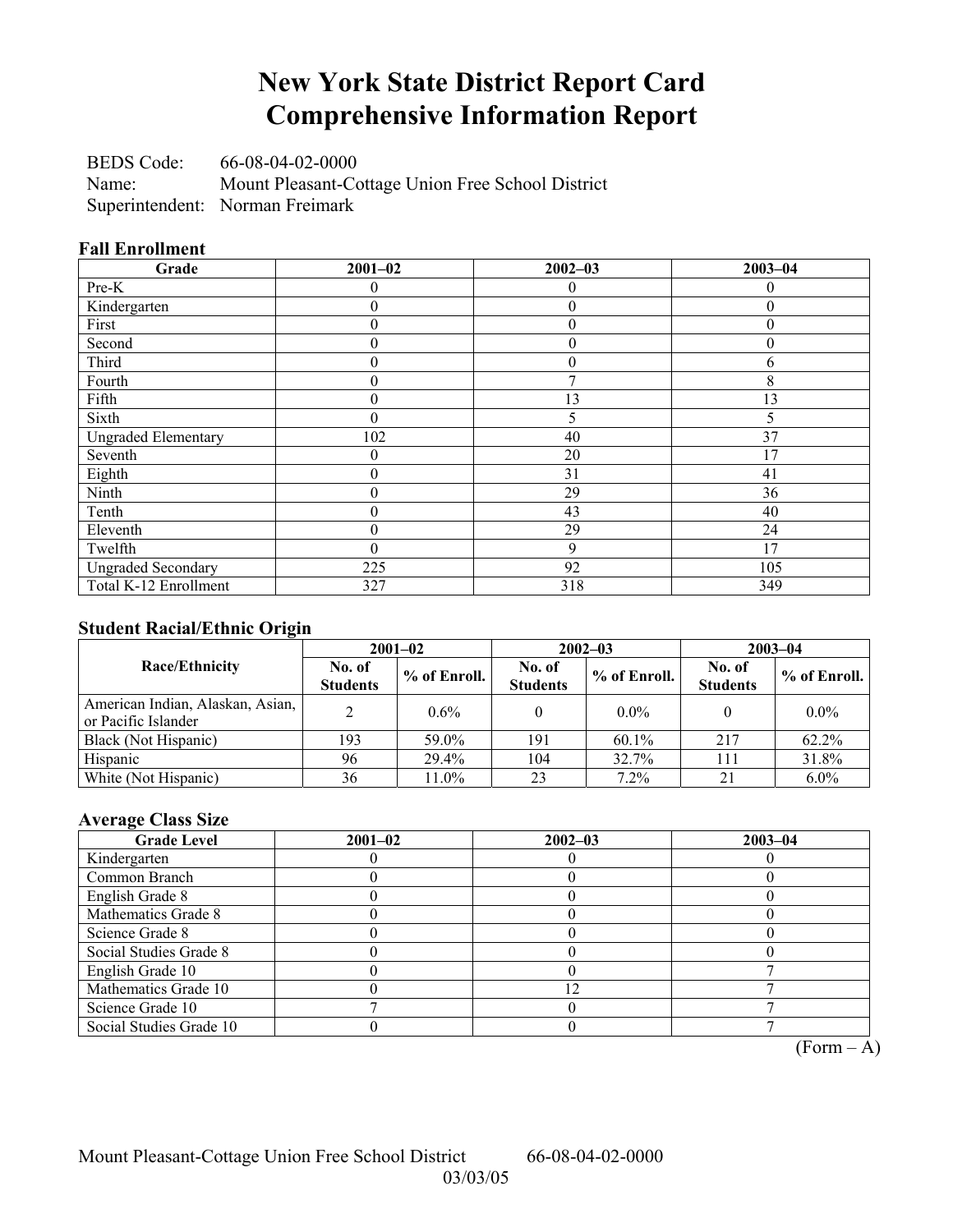### **District Need to Resource Capacity Category**

| <b>N/RC Category</b> | <b>Description</b>                                                                                 |
|----------------------|----------------------------------------------------------------------------------------------------|
|                      | This is a school district with average student needs in relation to<br>district resource capacity. |

### **Similar School Group and Description**

| <b>Similar School Group</b> | <b>Description</b> |
|-----------------------------|--------------------|
| NA                          | <b>NA</b>          |

All schools within the same N/RC category are divided into three similar school groups defined by the percentage of students in the school who are eligible for the free-lunch program and/or who are limited English proficient (also known as English language learners).

#### **Student Demographics Used To Determine Similar Schools Group**

|                                   | $2001 - 02$ |         | $2002 - 03$ |           | $2003 - 04$ |         |
|-----------------------------------|-------------|---------|-------------|-----------|-------------|---------|
|                                   | Count       | Percent | Count       | Percent   | Count       | Percent |
| <b>Limited English Proficient</b> |             | $0.0\%$ |             | $0.0\%$   |             | $.4\%$  |
| Eligible for Free Lunch           | 327         | 100.0%  | 318         | $100.0\%$ | 349         | 100.0%  |

### **Attendance and Suspension**

|                               | $2000 - 01$     |          |                 | $2001 - 02$ | $2002 - 03$     |          |
|-------------------------------|-----------------|----------|-----------------|-------------|-----------------|----------|
|                               | No. of          | $%$ of   | No. of          | $%$ of      | No. of          | $%$ of   |
|                               | <b>Students</b> | Enroll.  | <b>Students</b> | Enroll.     | <b>Students</b> | Enroll.  |
| <b>Annual Attendance Rate</b> |                 | $0.0\%$  |                 | $0.0\%$     |                 | $0.0\%$  |
| <b>Student Suspensions</b>    | 38              | $12.9\%$ | 25              | $7.7\%$     |                 | $11.0\%$ |

### **Student Socioeconomic and Stability Indicators**

#### **(Percent of Enrollment)**

|                          | $2001 - 02$ | $2002 - 03$ | $2003 - 04$ |
|--------------------------|-------------|-------------|-------------|
| <b>Reduced Lunch</b>     | $0.0\%$     | $0.0\%$     | $0.0\%$     |
| <b>Public Assistance</b> | NA          | NA          | NA          |
| <b>Student Stability</b> | NΑ          | NA          | NA.         |

| <b>Staff Counts</b>                   |             |  |  |  |  |
|---------------------------------------|-------------|--|--|--|--|
| Staff                                 | $2003 - 04$ |  |  |  |  |
| <b>Total Teachers</b>                 | 63          |  |  |  |  |
| <b>Total Other Professional Staff</b> |             |  |  |  |  |
| <b>Total Paraprofessionals</b>        |             |  |  |  |  |
| Teaching Out of Certification*        |             |  |  |  |  |

\*Teaching out of certification more than on an incidental basis.

 $(Form - B)$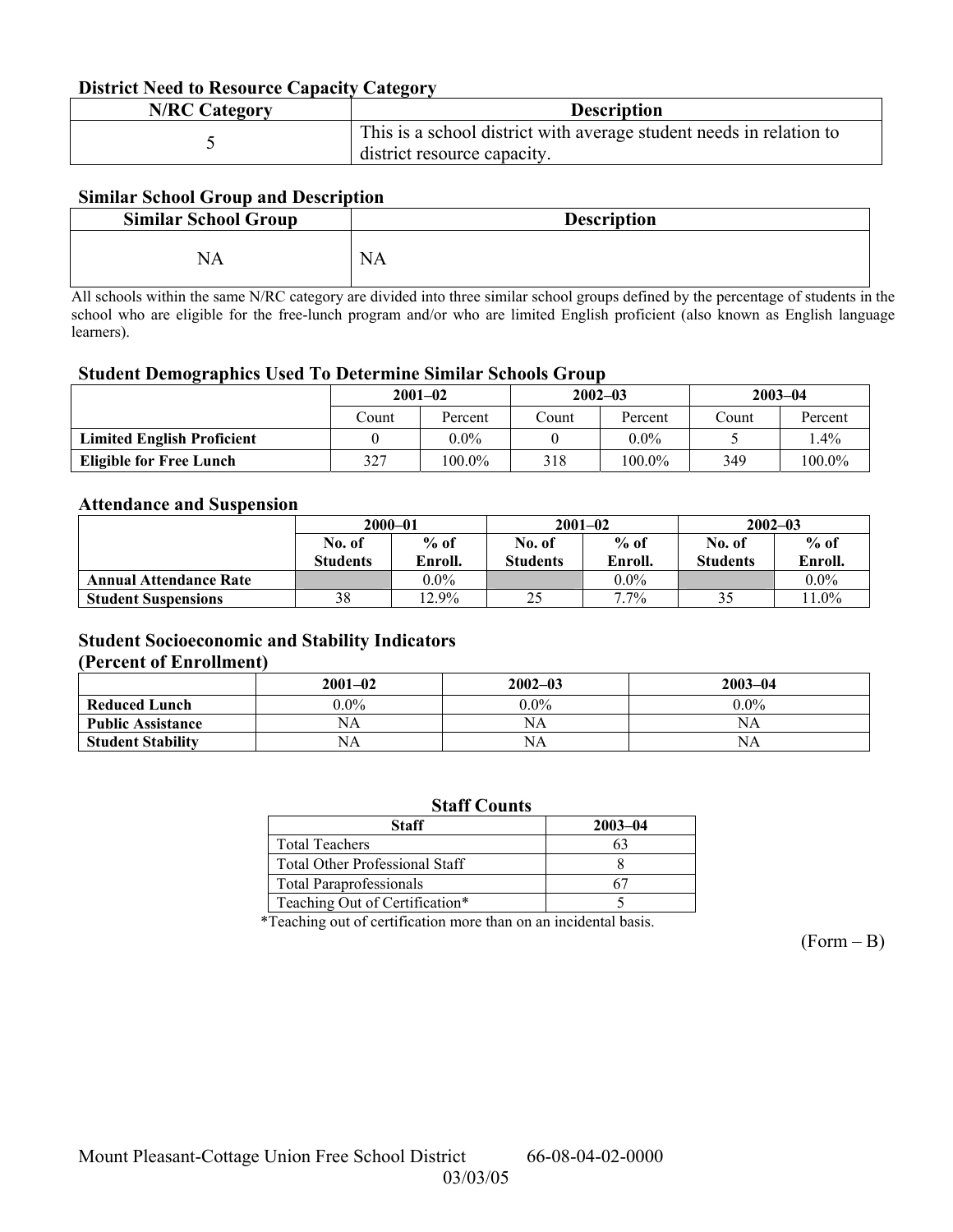# **High School Graduates and Noncompleters**

|                                      | mgn benoor Grauuates Larming regents Diplomas |                                   |                                                     |                       |                                   |                                                    |                |                                   |                                                    |  |
|--------------------------------------|-----------------------------------------------|-----------------------------------|-----------------------------------------------------|-----------------------|-----------------------------------|----------------------------------------------------|----------------|-----------------------------------|----------------------------------------------------|--|
|                                      | $2001 - 02$                                   |                                   |                                                     |                       | $2002 - 03$                       |                                                    |                | $2003 - 04$                       |                                                    |  |
|                                      | <b>Total</b><br>Grads                         | <b>Regents</b><br><b>Diplomas</b> | $\frac{6}{10}$<br><b>Regents</b><br><b>Diplomas</b> | <b>Total</b><br>Grads | <b>Regents</b><br><b>Diplomas</b> | $\frac{6}{6}$<br><b>Regents</b><br><b>Diplomas</b> | Total<br>Grads | <b>Regents</b><br><b>Diplomas</b> | $\frac{0}{0}$<br><b>Regents</b><br><b>Diplomas</b> |  |
| General<br>Education                 |                                               |                                   | $0\%$                                               | $\theta$              |                                   | $0\%$                                              |                |                                   | $0\%$                                              |  |
| Students with<br><b>Disabilities</b> |                                               |                                   | $0\%$                                               | 4                     |                                   | $0\%$                                              | 10             |                                   | $0\%$                                              |  |
| All Students                         |                                               |                                   | $0\%$                                               | 4                     |                                   | $0\%$                                              | 10             |                                   | $0\%$                                              |  |

### **High School Graduates Earning Regents Diplomas\***

\*Only students awarded local diplomas (including local diplomas with Regents endorsements) are counted as high school graduates. Because of a change in data collection procedures for the 2001–02 school year, diploma counts for that year do not include counts from August 2001. Data for the 2002–03 school year include August 2002 and January and June 2003 graduates; data for the 2003–04 school year include August 2003 and January and June 2004 graduates.

### **Distribution of 2003–04 Graduates (All Students)**

|               | To 4-vear<br>College | To 2-year<br>College | <b>To Other Post-</b><br>Secondary | To the Military | Emplovment | Other |
|---------------|----------------------|----------------------|------------------------------------|-----------------|------------|-------|
| <b>Number</b> |                      |                      |                                    |                 |            |       |
| Percent       | 10%                  | 60%                  | $0\%$                              | $0\%$           | 10%        | 20%   |

### **Number of High School Completers with Disabilities in 2003–04**

| Graduates*<br>$\bf{a)}$ | <b>Regents</b><br><b>Diplomas</b><br>Ъ, | <b>IEP Diplomas</b><br>or Certificates<br>$\mathbf{c}$ | All 2003-04<br><b>Completers</b><br>$(a+c)$ |
|-------------------------|-----------------------------------------|--------------------------------------------------------|---------------------------------------------|
|                         |                                         |                                                        |                                             |
| $\sim$                  | . .                                     | . .<br>$\sim$                                          |                                             |

\*Local Diplomas (including local diplomas with Regents endorsements)

### **High School Noncompletion Rates**

|                     |                            |                 | $2001 - 02$ |                 | $2002 - 03$ |                 | $2003 - 04$ |
|---------------------|----------------------------|-----------------|-------------|-----------------|-------------|-----------------|-------------|
|                     |                            | No. of          | $%$ of      | No. of          | $%$ of      | No. of          | $%$ of      |
|                     |                            | <b>Students</b> | Enroll.     | <b>Students</b> | Enroll.     | <b>Students</b> | Enroll.     |
| General-            | Dropped Out                |                 |             |                 |             |                 | $0.0\%$     |
| <b>Education</b>    | Entered GED Program*       |                 |             |                 |             |                 | $0.0\%$     |
| <b>Students</b>     | <b>Total Noncompleters</b> |                 |             |                 |             |                 | $0.0\%$     |
| <b>Students</b>     | Dropped Out                |                 |             |                 |             |                 | $0.0\%$     |
| with                | Entered GED Program*       |                 |             |                 |             |                 | $0.0\%$     |
| <b>Disabilities</b> | <b>Total Noncompleters</b> |                 |             |                 |             |                 | $0.0\%$     |
| All                 | Dropped Out                |                 | $0.0\%$     |                 | $0.0\%$     |                 | $0.0\%$     |
| <b>Students</b>     | Entered GED Program*       |                 | $0.0\%$     |                 | $0.0\%$     |                 | $0.0\%$     |
|                     | <b>Total Noncompleters</b> |                 | $0.0\%$     |                 | $0.0\%$     |                 | $0.0\%$     |

\*The number and percentage of students who left a program leading to a high school diploma and entered a program leading to a high school equivalency diploma.

 $(Form - C)$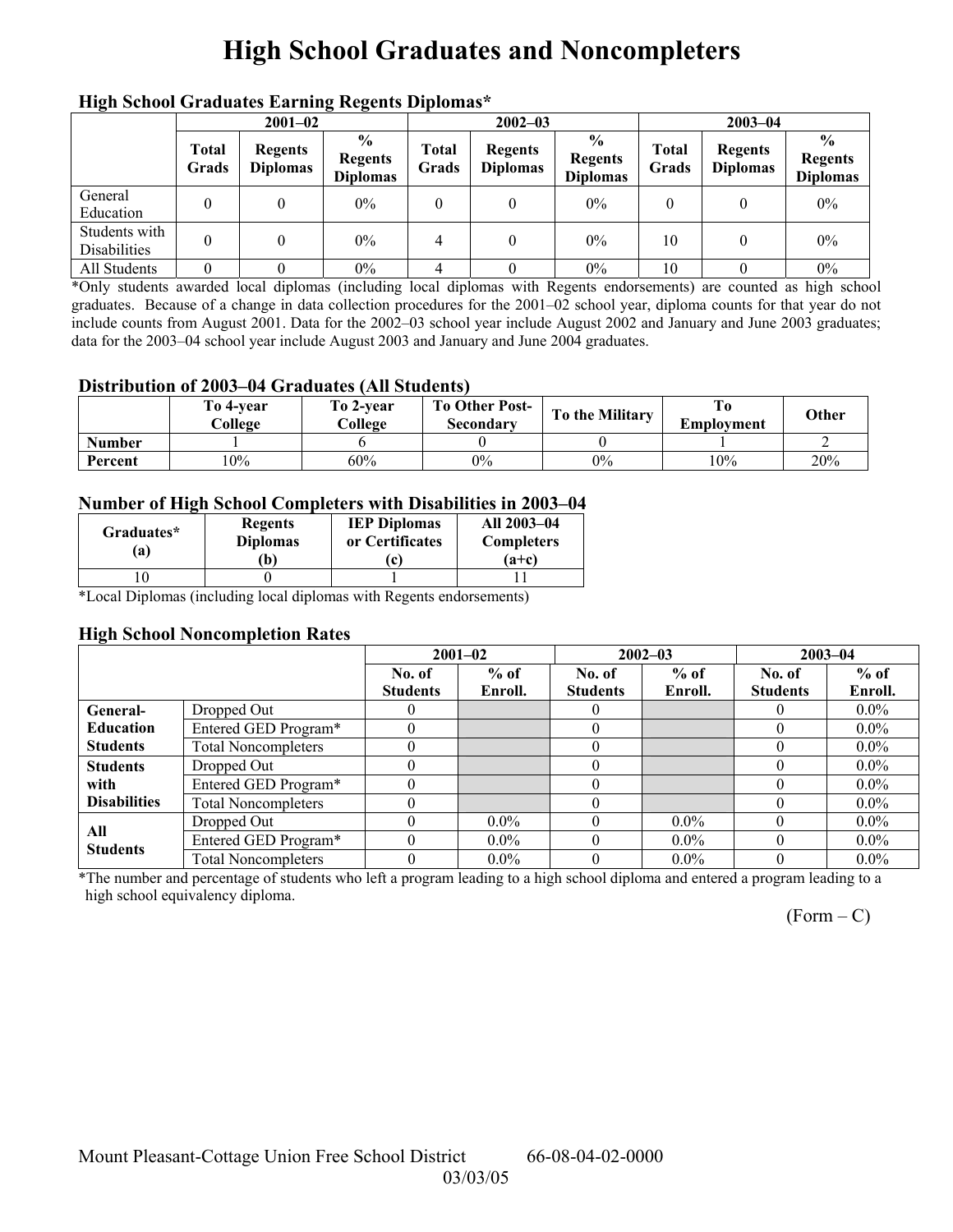# **Career Development and Occupational Studies (CDOS)**

## **Percentage of Students Documenting Self- and**  Career-Awareness Information and Career Exploration Activities, K-3

| <b>Grades</b> | $2001 - 02$ | $2002 - 03$ | $2003 - 04$ |
|---------------|-------------|-------------|-------------|
|               | 0%          | $0\%$       | $2\%$       |
|               | $0\%$       | $0\%$       | $0\%$       |

## **Students Developing a Career Plan, 4–12**

| <b>Grades</b> |                                      | $2001 - 02$ | $2002 - 03$ | $2003 - 04$ |
|---------------|--------------------------------------|-------------|-------------|-------------|
|               | Number of General-Education Students | $\theta$    | $\Omega$    | $\theta$    |
| $4 - 5$       | Number of Students with Disabilities | $\theta$    | $\Omega$    | $\theta$    |
|               | Number of All Students               | $\theta$    | $\Omega$    | $\theta$    |
|               | Percent of Enrollment                | $0\%$       | $0\%$       | $0\%$       |
|               | Number of General-Education Students | $\theta$    | $\Omega$    | 0           |
| $6 - 8$       | Number of Students with Disabilities | $\Omega$    | $\Omega$    | $\Omega$    |
|               | Number of All Students               | $\theta$    | $\Omega$    | $\Omega$    |
|               | Percent of Enrollment                | $0\%$       | $0\%$       | $0\%$       |
|               | Number of General-Education Students | 166         | $\Omega$    | $\Omega$    |
| $9 - 12$      | Number of Students with Disabilities | $\theta$    | $\Omega$    | 105         |
|               | Number of All Students               | 166         | $\Omega$    | 105         |
|               | Percent of Enrollment                | $100\%$     | $0\%$       | 56%         |

## **Career and Technical Education (CTE) Programs**

|                                                   |       | <b>This District</b> | <b>Statewide</b> |
|---------------------------------------------------|-------|----------------------|------------------|
| <b>CTE</b> Program                                | Count | Percentage           | Average          |
| All CTE Programs                                  |       |                      |                  |
| Completed the CTE Program                         |       |                      |                  |
| Completed and Passed Regents Exams                |       |                      |                  |
| Completed and had Course Average of 75% or More   |       |                      |                  |
| Completed and Attained a HS Diploma or Equivalent |       |                      |                  |
| Completed and Whose Status is Known               |       |                      |                  |
| Completed and Were Successfully Placed            |       |                      |                  |
| Nontraditional Programs                           |       |                      |                  |
| Underrepresented Gender Members Enrolled          |       |                      |                  |
| Underrepresented Gender Members Who Completed     |       |                      |                  |

**Enrollment data are for the 2003-2004 school year; completer data are as of June 2003.** 

**Note: Blank cells indicate that either the district did not have a CTE program or did not report data.** 

 **This data is reported only at the district level.** 

 $(Form - D)$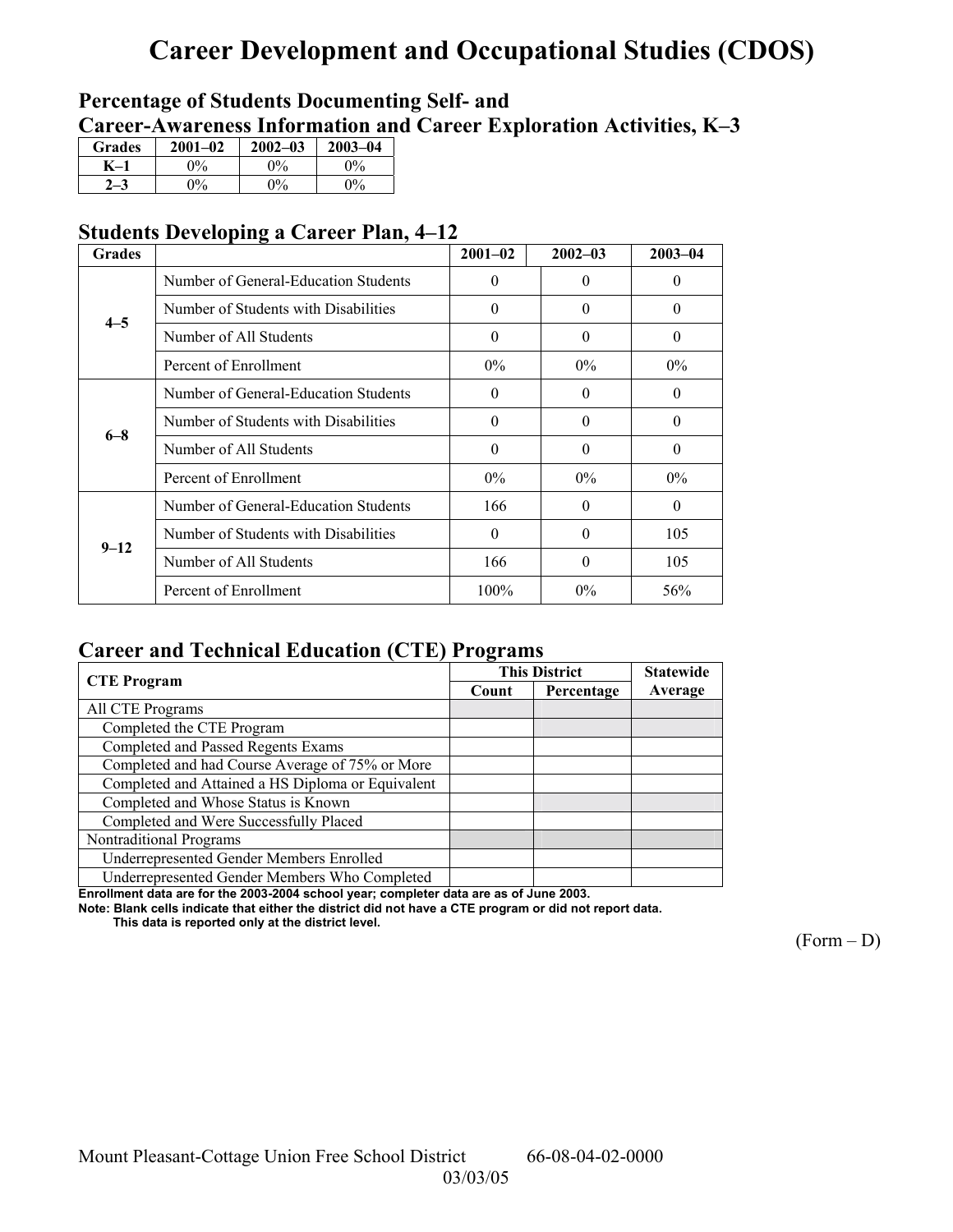# **Second Language Proficiency Examinations**

## **General-Education Students**

| <b>Test</b> | $2001 - 02$       |           |                   | $2002 - 03$ | $2003 - 04$       |           |  |
|-------------|-------------------|-----------|-------------------|-------------|-------------------|-----------|--|
|             | <b>No. Tested</b> | % Passing | <b>No. Tested</b> | % Passing   | <b>No. Tested</b> | % Passing |  |
| French      |                   | $0\%$     |                   | $0\%$       |                   | $0\%$     |  |
| German      |                   | $0\%$     |                   | $0\%$       |                   | $0\%$     |  |
| Italian     |                   | $0\%$     |                   | $0\%$       |                   | $0\%$     |  |
| Latin       |                   | $0\%$     |                   | $0\%$       |                   | $0\%$     |  |
| Spanish     |                   | $0\%$     |                   | 0%          |                   | $0\%$     |  |

## **Students with Disabilities**

| <b>Test</b> | $2001 - 02$       |           |                   | $2002 - 03$ | $2003 - 04$       |           |  |
|-------------|-------------------|-----------|-------------------|-------------|-------------------|-----------|--|
|             | <b>No. Tested</b> | % Passing | <b>No. Tested</b> | % Passing   | <b>No. Tested</b> | % Passing |  |
| French      |                   | $0\%$     |                   | $0\%$       |                   | $0\%$     |  |
| German      |                   | $0\%$     |                   | $0\%$       |                   | $0\%$     |  |
| Italian     |                   | $0\%$     |                   | 0%          |                   | $0\%$     |  |
| Latin       |                   | $0\%$     |                   | 0%          |                   | $0\%$     |  |
| Spanish     |                   | $0\%$     |                   | 0%          |                   | $0\%$     |  |

# **Regents Competency Tests**

### **General-Education Students**

| <b>Test</b>       | $2001 - 02$       |           |                   | $2002 - 03$ | $2003 - 04$       |           |  |
|-------------------|-------------------|-----------|-------------------|-------------|-------------------|-----------|--|
|                   | <b>No. Tested</b> | % Passing | <b>No. Tested</b> | % Passing   | <b>No. Tested</b> | % Passing |  |
| Mathematics       |                   | $0\%$     |                   | $0\%$       |                   | $0\%$     |  |
| Science           |                   | $0\%$     |                   | $0\%$       |                   | $0\%$     |  |
| Reading           |                   | $0\%$     |                   | $0\%$       |                   | $0\%$     |  |
| Writing           |                   | $0\%$     |                   | $0\%$       |                   | $0\%$     |  |
| Global Studies    |                   | $0\%$     |                   | 0%          |                   | $0\%$     |  |
| U.S. Hist & Gov't |                   | $0\%$     |                   | 0%          |                   | $0\%$     |  |

### **Students with Disabilities**

| <b>Test</b>        | $2001 - 02$       |           | $2002 - 03$       |           | $2003 - 04$       |           |  |
|--------------------|-------------------|-----------|-------------------|-----------|-------------------|-----------|--|
|                    | <b>No. Tested</b> | % Passing | <b>No. Tested</b> | % Passing | <b>No. Tested</b> | % Passing |  |
| <b>Mathematics</b> |                   | $0\%$     |                   | 70%       |                   | 50%       |  |
| Science            |                   | $0\%$     | 40                | 53%       | 44                | 45%       |  |
| Reading            |                   | $0\%$     |                   |           |                   | 62%       |  |
| Writing            |                   | $0\%$     |                   | 100%      |                   | 67%       |  |
| Global Studies     |                   | $0\%$     | 46                | 26%       | 46                | 54%       |  |
| U.S. Hist & Gov't  |                   | $0\%$     |                   | 78%       | 10                | 50%       |  |

 $(Form - E)$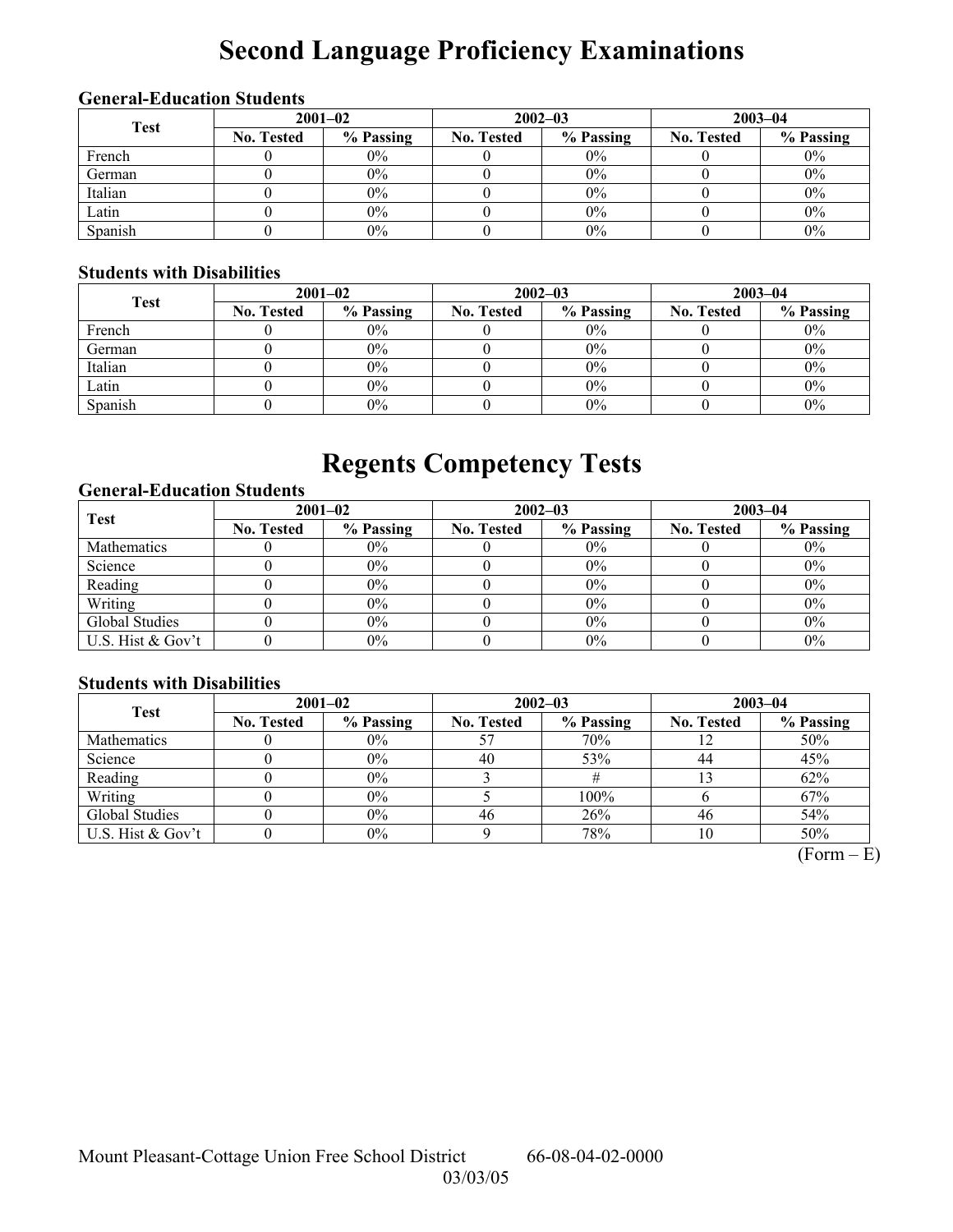# **Regents Examinations**

|                                     | <b>All Students</b> |                                     |                  | <b>Students with Disabilities</b> |                  |                  |
|-------------------------------------|---------------------|-------------------------------------|------------------|-----------------------------------|------------------|------------------|
|                                     | $2001 - 02$         | $2002 - 03$                         | $2003 - 04$      | $2001 - 02$                       | $2002 - 03$      | $2003 - 04$      |
|                                     |                     | <b>Comprehensive English</b>        |                  |                                   |                  |                  |
| Number Tested                       | $\Omega$            | 15                                  | 10               | $\theta$                          | 15               | 10               |
| Number Scoring 55-100               | $\mathbf{0}$        | 5                                   | $\overline{7}$   | $\mathbf{0}$                      | 5                | $\overline{7}$   |
| Number Scoring 65-100               | $\overline{0}$      | $\overline{2}$                      | $\mathbf{1}$     | $\overline{0}$                    | $\overline{2}$   | 1                |
| Number Scoring 85-100               | $\overline{0}$      | $\overline{2}$                      | $\overline{0}$   | $\overline{0}$                    | $\overline{2}$   | $\overline{0}$   |
| Percentage of Tested Scoring 55-100 | $0\%$               | 33%                                 | 70%              | 0%                                | 33%              | 70%              |
| Percentage of Tested Scoring 65-100 | $0\%$               | 13%                                 | 10%              | $0\%$                             | 13%              | 10%              |
| Percentage of Tested Scoring 85-100 | $0\%$               | 13%                                 | $0\%$            | $0\%$                             | 13%              | $0\%$            |
|                                     |                     | <b>Mathematics A</b>                |                  |                                   |                  |                  |
| Number Tested                       | $\boldsymbol{0}$    | 26                                  | 17               | $\boldsymbol{0}$                  | 26               | 17               |
| Number Scoring 55-100               | $\mathbf{0}$        | $\mathbf{1}$                        | $\overline{12}$  | $\overline{0}$                    | $\mathbf{1}$     | 12               |
| Number Scoring 65-100               | $\mathbf{0}$        | $\mathbf{0}$                        | 11               | $\overline{0}$                    | $\overline{0}$   | 11               |
| Number Scoring 85-100               | $\overline{0}$      | $\overline{0}$                      | $\overline{0}$   | $\overline{0}$                    | $\overline{0}$   | $\overline{0}$   |
| Percentage of Tested Scoring 55-100 | $0\%$               | 4%                                  | 71%              | $0\%$                             | 4%               | 71%              |
| Percentage of Tested Scoring 65-100 | 0%                  | $0\%$                               | 65%              | $0\%$                             | $0\%$            | 65%              |
| Percentage of Tested Scoring 85-100 | $0\%$               | $0\%$                               | $0\%$            | $0\%$                             | $0\%$            | $0\%$            |
|                                     |                     | <b>Mathematics B</b>                |                  |                                   |                  |                  |
| Number Tested                       | $\boldsymbol{0}$    | $\boldsymbol{0}$                    | $\boldsymbol{0}$ | $\boldsymbol{0}$                  | $\boldsymbol{0}$ | $\boldsymbol{0}$ |
| Number Scoring 55-100               | $\boldsymbol{0}$    | $\overline{0}$                      | $\overline{0}$   | $\mathbf{0}$                      | $\mathbf{0}$     | $\mathbf{0}$     |
| Number Scoring 65-100               | $\boldsymbol{0}$    | $\mathbf{0}$                        | $\boldsymbol{0}$ | $\mathbf{0}$                      | $\mathbf{0}$     | $\boldsymbol{0}$ |
| Number Scoring 85-100               | $\boldsymbol{0}$    | $\mathbf{0}$                        | $\mathbf{0}$     | $\mathbf{0}$                      | $\mathbf{0}$     | $\mathbf{0}$     |
| Percentage of Tested Scoring 55-100 | $0\%$               | $0\%$                               | $0\%$            | $0\%$                             | $0\%$            | $0\%$            |
| Percentage of Tested Scoring 65-100 | 0%                  | 0%                                  | 0%               | $0\%$                             | 0%               | 0%               |
| Percentage of Tested Scoring 85-100 | 0%                  | $0\%$                               | $0\%$            | $0\%$                             | 0%               | $0\%$            |
|                                     |                     | <b>Global History and Geography</b> |                  |                                   |                  |                  |
| Number Tested                       | $\mathbf{0}$        | 30                                  | 28               | $\boldsymbol{0}$                  | 30               | 28               |
| Number Scoring 55-100               | $\overline{0}$      | $\overline{7}$                      | $8\,$            | $\overline{0}$                    | $\boldsymbol{7}$ | 8                |
| Number Scoring 65-100               | $\overline{0}$      | 5                                   | 6                | $\mathbf{0}$                      | 5                | 6                |
| Number Scoring 85-100               | $\boldsymbol{0}$    | $\mathbf{1}$                        | $\boldsymbol{0}$ | $\overline{0}$                    | 1                | $\boldsymbol{0}$ |
| Percentage of Tested Scoring 55-100 | $0\%$               | 23%                                 | 29%              | 0%                                | 23%              | 29%              |
| Percentage of Tested Scoring 65-100 | 0%                  | 17%                                 | 21%              | 0%                                | 17%              | 21%              |
| Percentage of Tested Scoring 85-100 | 0%                  | 3%                                  | 0%               | 0%                                | 3%               | $\overline{0\%}$ |
|                                     |                     | <b>U.S. History and Government</b>  |                  |                                   |                  |                  |
| Number Tested                       | $\mathbf{0}$        | 19                                  | 9                | $\mathbf{0}$                      | 19               | 9                |
| Number Scoring 55-100               | $\mathbf{0}$        | 10                                  | $\boldsymbol{0}$ | $\overline{0}$                    | $\overline{10}$  | $\overline{0}$   |
| Number Scoring 65-100               | $\overline{0}$      | 5                                   | $\boldsymbol{0}$ | $\mathbf{0}$                      | 5                | $\mathbf{0}$     |
| Number Scoring 85-100               | $\overline{0}$      | $\mathbf{1}$                        | $\overline{0}$   | $\overline{0}$                    | $\mathbf{1}$     | $\overline{0}$   |
| Percentage of Tested Scoring 55-100 | 0%                  | 53%                                 | $0\%$            | $0\%$                             | 53%              | $0\%$            |
| Percentage of Tested Scoring 65-100 | $\overline{0\%}$    | 26%                                 | 0%               | $\overline{0\%}$                  | 26%              | $\overline{0\%}$ |
| Percentage of Tested Scoring 85-100 | 0%                  | $\frac{5\%}{ }$                     | 0%               | 0%                                | 5%               | 0%               |

 $\overline{(Form - F)}$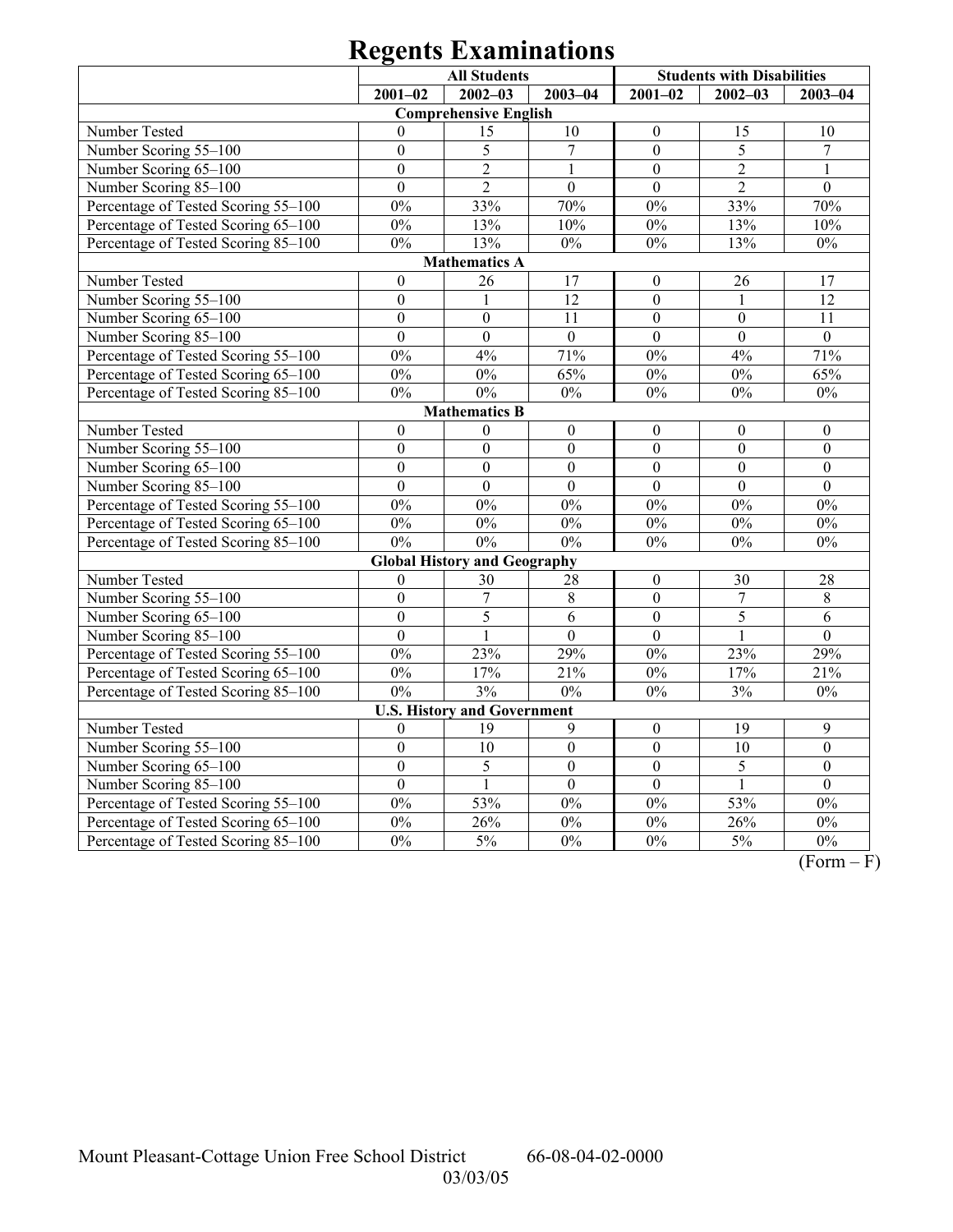# **Regents Examinations**

|                                     | <b>All Students</b> |                                       |                  |                  | <b>Students with Disabilities</b> |                 |  |  |
|-------------------------------------|---------------------|---------------------------------------|------------------|------------------|-----------------------------------|-----------------|--|--|
|                                     | $2001 - 02$         | $2002 - 03$                           | $2003 - 04$      | $2001 - 02$      | $2002 - 03$                       | $2003 - 04$     |  |  |
|                                     |                     | <b>Living Environment</b>             |                  |                  |                                   |                 |  |  |
| Number Tested                       | $\theta$            | $\boldsymbol{0}$                      | 14               | $\boldsymbol{0}$ | $\boldsymbol{0}$                  | 14              |  |  |
| Number Scoring 55-100               | $\boldsymbol{0}$    | $\boldsymbol{0}$                      | 14               | $\boldsymbol{0}$ | $\boldsymbol{0}$                  | 14              |  |  |
| Number Scoring 65-100               | $\mathbf{0}$        | $\overline{0}$                        | 12               | $\overline{0}$   | $\overline{0}$                    | 12              |  |  |
| Number Scoring 85-100               | $\mathbf{0}$        | $\mathbf{0}$                          | $\theta$         | $\mathbf{0}$     | $\mathbf{0}$                      | $\mathbf{0}$    |  |  |
| Percentage of Tested Scoring 55-100 | 0%                  | 0%                                    | 100%             | $0\%$            | 0%                                | 100%            |  |  |
| Percentage of Tested Scoring 65-100 | $0\%$               | $0\%$                                 | 86%              | $0\%$            | $0\%$                             | 86%             |  |  |
| Percentage of Tested Scoring 85-100 | $0\%$               | $0\%$                                 | $0\%$            | $0\%$            | $0\%$                             | $0\%$           |  |  |
|                                     |                     | <b>Physical Setting/Earth Science</b> |                  |                  |                                   |                 |  |  |
| Number Tested                       | $\mathbf{0}$        | $\theta$                              | $\mathbf{0}$     | $\boldsymbol{0}$ | $\mathbf{0}$                      | $\theta$        |  |  |
| Number Scoring 55-100               | $\boldsymbol{0}$    | $\boldsymbol{0}$                      | $\boldsymbol{0}$ | $\boldsymbol{0}$ | $\boldsymbol{0}$                  | $\mathbf{0}$    |  |  |
| Number Scoring 65-100               | $\boldsymbol{0}$    | $\overline{0}$                        | $\mathbf{0}$     | $\overline{0}$   | $\boldsymbol{0}$                  | $\mathbf{0}$    |  |  |
| Number Scoring 85-100               | $\boldsymbol{0}$    | $\boldsymbol{0}$                      | $\boldsymbol{0}$ | $\boldsymbol{0}$ | $\mathbf{0}$                      | $\mathbf{0}$    |  |  |
| Percentage of Tested Scoring 55-100 | $0\%$               | $0\%$                                 | $0\%$            | $0\%$            | $0\%$                             | $0\%$           |  |  |
| Percentage of Tested Scoring 65-100 | $0\%$               | $0\%$                                 | $0\%$            | $0\%$            | $0\%$                             | $0\%$           |  |  |
| Percentage of Tested Scoring 85-100 | $0\%$               | $0\%$                                 | $0\%$            | 0%               | 0%                                | $0\%$           |  |  |
|                                     |                     | <b>Physical Setting/Chemistry</b>     |                  |                  |                                   |                 |  |  |
| Number Tested                       | $\mathbf{0}$        | $\theta$                              | $\boldsymbol{0}$ | $\boldsymbol{0}$ | $\boldsymbol{0}$                  | $\theta$        |  |  |
| Number Scoring 55-100               | $\boldsymbol{0}$    | $\mathbf{0}$                          | $\boldsymbol{0}$ | $\boldsymbol{0}$ | $\overline{0}$                    | $\theta$        |  |  |
| Number Scoring 65-100               | $\overline{0}$      | $\overline{0}$                        | $\overline{0}$   | $\overline{0}$   | $\overline{0}$                    | $\overline{0}$  |  |  |
| Number Scoring 85-100               | $\overline{0}$      | $\theta$                              | $\overline{0}$   | $\overline{0}$   | $\theta$                          | $\theta$        |  |  |
| Percentage of Tested Scoring 55-100 | 0%                  | $0\%$                                 | $0\%$            | $0\%$            | $0\%$                             | $0\%$           |  |  |
| Percentage of Tested Scoring 65-100 | 0%                  | $0\%$                                 | $0\%$            | 0%               | $0\%$                             | 0%              |  |  |
| Percentage of Tested Scoring 85-100 | $0\%$               | $0\%$                                 | $0\%$            | 0%               | $0\%$                             | $0\%$           |  |  |
|                                     |                     | <b>Physical Setting/Physics</b>       |                  |                  |                                   |                 |  |  |
| Number Tested                       |                     |                                       | $\mathbf{1}$     |                  |                                   |                 |  |  |
| Number Scoring 55-100               |                     |                                       | $\#$             |                  |                                   | $\overline{\#}$ |  |  |
| Number Scoring 65-100               |                     |                                       | $\#$             |                  |                                   | $\#$            |  |  |
| Number Scoring 85-100               |                     |                                       | $\#$             |                  |                                   | #               |  |  |
| Percentage of Tested Scoring 55-100 |                     |                                       | $\#$             |                  |                                   | $\#$            |  |  |
| Percentage of Tested Scoring 65-100 |                     |                                       | $\#$             |                  |                                   | $\#$            |  |  |
| Percentage of Tested Scoring 85-100 |                     |                                       | $\overline{\#}$  |                  |                                   | #               |  |  |

\* Physical Setting/Physics results for 2001–02 and 2002–03 are not included in the report card because the Department issued new conversion charts for assessments administered in those years.

 $(Form - G)$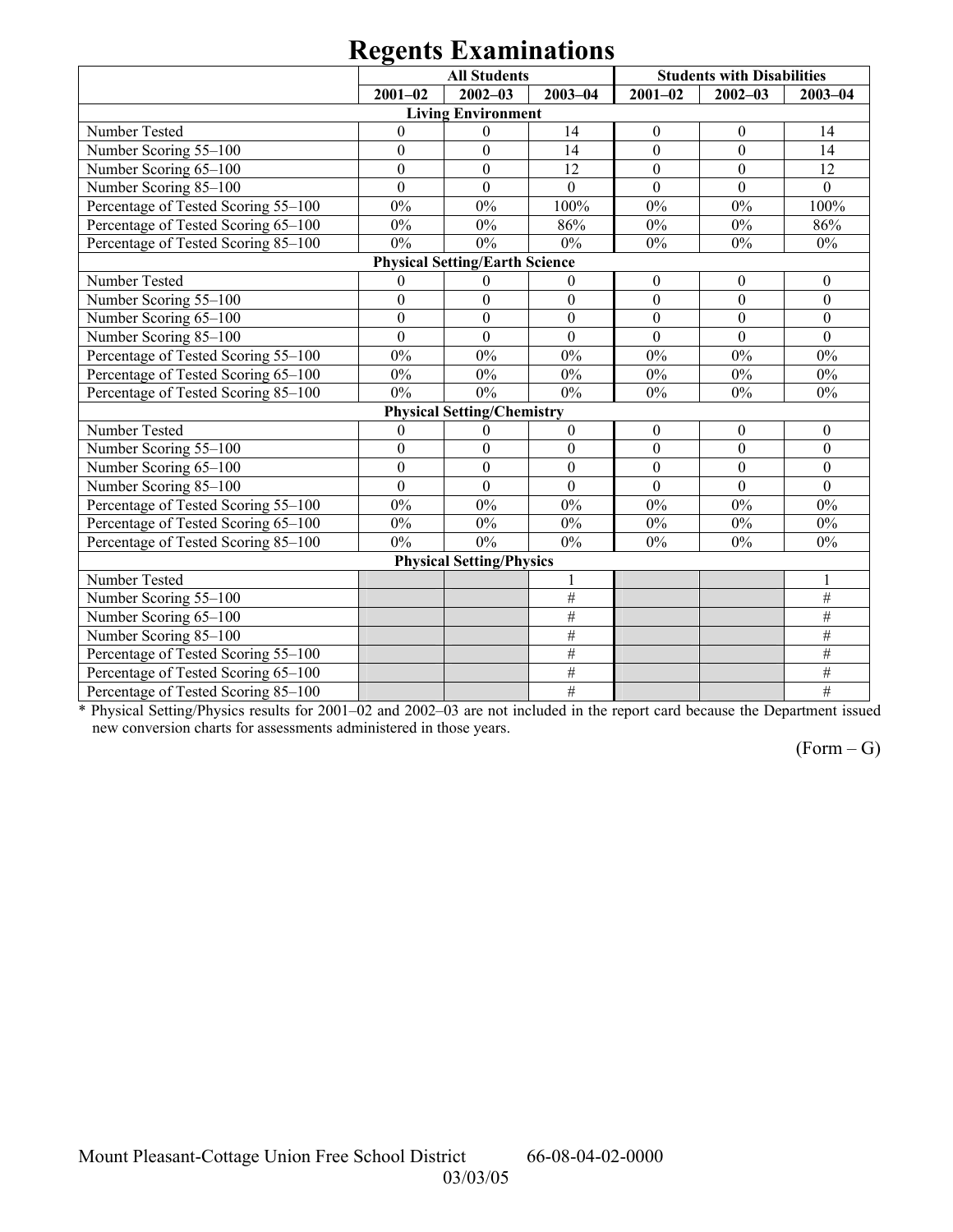# **Regents Examinations**

|                                                                            | -           | <b>All Students</b> |              | <b>Students with Disabilities</b> |             |             |  |  |  |
|----------------------------------------------------------------------------|-------------|---------------------|--------------|-----------------------------------|-------------|-------------|--|--|--|
|                                                                            | $2001 - 02$ | $2002 - 03$         | $2003 - 04$  | $2001 - 02$                       | $2002 - 03$ | $2003 - 04$ |  |  |  |
| <b>Sequential Mathematics, Course III (last administered January 2004)</b> |             |                     |              |                                   |             |             |  |  |  |
| Number Tested                                                              |             |                     |              |                                   |             |             |  |  |  |
| Number Scoring 55–100                                                      |             |                     | $\mathbf{U}$ | $\mathbf{U}$                      |             |             |  |  |  |
| Number Scoring 65-100                                                      |             |                     |              |                                   |             |             |  |  |  |
| Number Scoring 85-100                                                      |             |                     |              |                                   |             | U           |  |  |  |
| Percentage of Tested Scoring 55-100                                        | $0\%$       | $0\%$               | $0\%$        | $0\%$                             | $0\%$       | $0\%$       |  |  |  |
| Percentage of Tested Scoring 65-100                                        | $0\%$       | $0\%$               | $0\%$        | $0\%$                             | $0\%$       | $0\%$       |  |  |  |
| Percentage of Tested Scoring 85–100                                        | $0\%$       | $0\%$               | $0\%$        | $0\%$                             | $0\%$       | $0\%$       |  |  |  |

# **Introduction to Occupations Examination**

|                                   | $2001 - 02$                                     |           |                   | $2002 - 03$                                         | $2003 - 04$       |           |
|-----------------------------------|-------------------------------------------------|-----------|-------------------|-----------------------------------------------------|-------------------|-----------|
|                                   | <b>No. Tested</b>                               | % Passing | <b>No. Tested</b> | % Passing                                           | <b>No. Tested</b> | % Passing |
| <b>General-Education Students</b> |                                                 | $0\%$     |                   | $0\%$                                               |                   | $0\%$     |
| <b>Students with Disabilities</b> |                                                 | $0\%$     |                   |                                                     |                   | 40%       |
| $\mathcal{C}$<br>11               | $\cdot$ , $\cdot$ , $\cdot$ , $\cdot$ , $\cdot$ | $\cdots$  |                   | 0.0100<br>$\sim$ $\sim$ $\sim$ $\sim$ $\sim$ $\sim$ |                   |           |

District reports contain data for all students with disabilities enrolled in the district for the 2001–02 school year.

## **Elementary-Level Social Studies**

|                 |                                   | <b>Number</b><br><b>Tested</b> | $%$ at Level 1 | % at Level 2 | % at Level 3 | % at Level 4 |
|-----------------|-----------------------------------|--------------------------------|----------------|--------------|--------------|--------------|
| <b>Nov 2003</b> | <b>General-Education Students</b> |                                | 0%             | 0%           | $0\%$        | $0\%$        |
|                 | <b>Students with Disabilities</b> |                                | 94%            | 6%           | 0%           | $0\%$        |
|                 | All Students                      |                                | 94%            | 6%           | $0\%$        | $0\%$        |

## **Middle-Level Social Studies**

|                  |                                   | <b>Number</b><br><b>Tested</b> | $\%$ at Level 1 | % at Level 2 | $\%$ at Level 3 | $%$ at Level 4 |
|------------------|-----------------------------------|--------------------------------|-----------------|--------------|-----------------|----------------|
| <b>June 2004</b> | General-Education Students        |                                | $0\%$           | $0\%$        | $0\%$           | $0\%$          |
|                  | <b>Students with Disabilities</b> | 30                             | 57%             | 40%          | 3%              | $0\%$          |
|                  | All Students                      | 30                             | 57%             | 40%          | 3%              | $0\%$          |